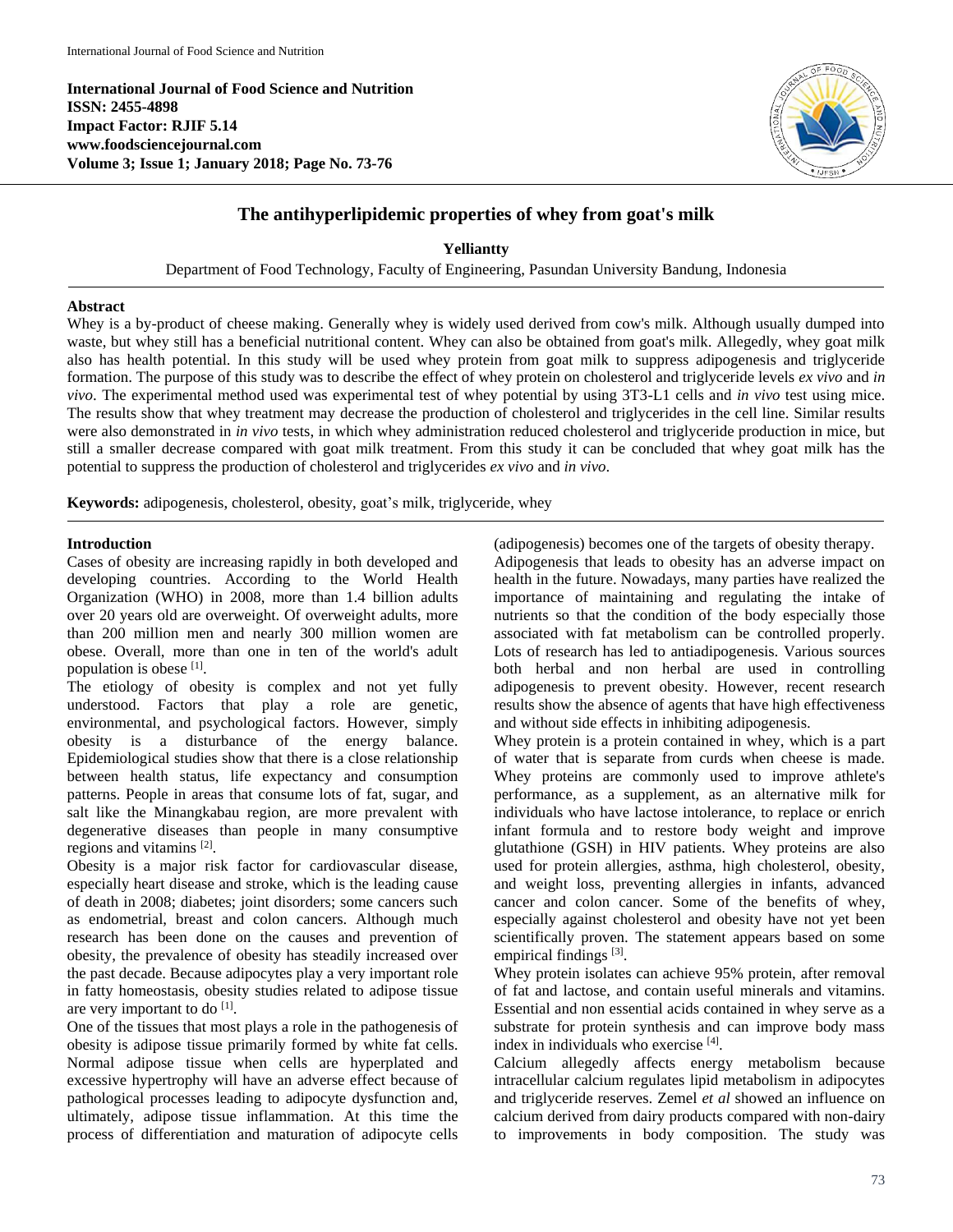conducted by comparing calcium-fortified cereals with dry milk and without adding milk powder. The results showed a faster weight loss in mice fed with milk powder. It shows the addition of milk can produce a good effect in weight loss. However, the mechanism responsible for the acceleration of body mass loss with the addition of milk remains unknown. The researchers only suspect that there is an activity given by whey proteins from milk. The bioactive component in whey is thought to play a synergistic role with calcium to inhibit lipogenesis, accelerate lipolysis and the nutritional partition effects between adipose tissue and skeletal muscle [5].

Whey protein derived from cow's milk has a different composition compared to goat's milk. Some studies have shown lower levels of fat in goat milk than cow's milk. In addition, the protein content of goat milk whey is higher than cow's milk, especially in some components of essential amino acids and beta lactoglobulin.

Therefore, in this research will be testing the potential of whey goat milk protein as anti adipogenesis on 3T3-L1 culture cell and mouse. The results of this study is expected to be the scientific basis of the use of whey goat milk protein as an anti adipogenesis that can contribute in preventing the occurrence of obesity conditions.

## **Methods**

#### **Material**

Whey goat milk, Etawa goat milk, 3T3-L1 cell line, mice

### **Cell Treatment**

The 3T3-L1 cell is placed on 6 well plates where it is 500,000 cells / well, then the cells are incubated in DMEM containing serum fetal calf (FCS) without induction, plus insulin (as inductor), plus whey and incubated for 3 days.

#### *In vivo* **test**

In this test method used 0.02% PTU solution and egg yolk as an inducing agent that can increase endogenous and exogenous cholesterol. During the rat tests were given drinks and standard foods. Tests were performed on 5 groups of male wistar rats, the groupings were randomly selected and each group consisted of 5 rats. • The control group was given standard beverages and foods. • Negative control group, given PTU 0.02% 10 ml / kg BW and egg yolk 10 ml / kg BW. • The treatment group uses the maximum amount of liquid that can enter orally. Before the experiments, the rats were first empowered to eat for 18 hours and were only given a drink. Giving induced PTU 0.02% 10 ml / kg BW and egg yolks 10 ml/kg BW in treatment group was administered daily at the same time from day one to day 10. Administration of suspense in treatment group was given 1 hour after induced. During the experiment rats were given food and beverages as usual, except when the total cholesterol and triglyceride levels were measured in rat blood. The mice were fasted for 18 hours before blood sampling. Measurements are made on day 10.

### **Analysis of triglycerides and cholesterol levels**

The medium/supernatant of 3T3-L1 cell culture was taken and analyzed Triglyceride levels. Triglyceride content analysis using colorimetric based TRIGS kit. Kit used were CHOLESTEROL (CHOL), Cat No CH 200, RANDOX and TRIGLISERIDA (TRIGS), Cat No TR, RANDOX.

## **Result and Discussion**

Whey is a popular dietary protein supplement recognized for providing antimicrobial activity, immune modulation, improves muscle strength and body composition, and prevents cardiovascular disease and osteoporosis. Advances in processing technology, including ultrafiltration, microfiltration, reverse osmosis, and ion exchange, have resulted in the development of several different whey products. Whey protein concentrates (ranging from 80-95 percent protein), reduced whey lactose, whey protein isolates, whey demineral, and hydrolyzed whey are now commercially available. Each of the whey products varies in the amount of protein, carbohydrates, immunoglobulins, lactose, minerals, and fat in the finished product. These variables are important factors in the selection of whey fractions for specific nutritional applications.

The results of the treatment in Fig.1 show the effect of whey on cholesterol and triglyceride levels produced by cell culture. The results show that the addition of whey can lower cholesterol and triglyceride levels. Based on this, it can be seen the potential of whey to help prevent the production of cholesterol and triglycerides in cell culture.



**Fig 1:** Level of Cholesterol and Triglyceride in cells treated with Whey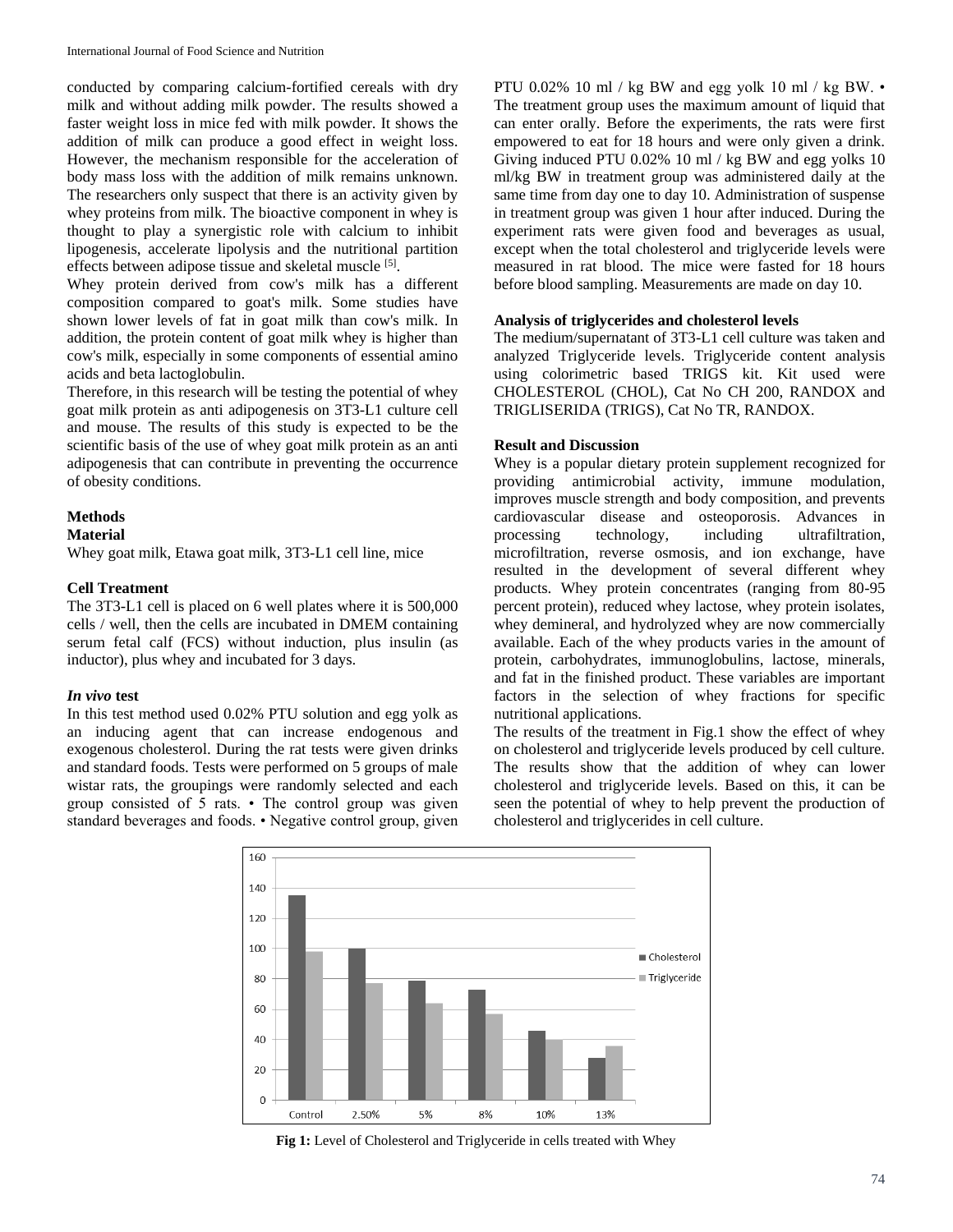The whey mechanism of lowering cholesterol and triglyceride levels in cells may be influenced by the presence of a component of whey that can induce inhibition of cholesterol and triglyceride production. Whey is known to have good antioxidant activity, so the mechanism through which antioxidant activity in reducing or inhibiting cholesterol and triglyceride production is very likely. In addition, whey also contains proteins and peptides that also have the potential to induce or disrupt the mechanism of cell production in producing cholesterol and triglycerides. However, these allegations still need to be proven by further research.

Whey proteins have all the essential amino acids and in higher concentrations compared to various vegetable protein sources such as soybeans, corn, and wheat gluten. The amino acids found in whey can efficiently be absorbed and utilized, compared to free amino acid solutions  $[6, 7]$ . With respect to other protein sources, whey has a high concentration of branched chain-amino acids (BCAA) - leucine, isoleucine, and valine. BCAA, especially leucine, is an important factor in tissue growth and repair. Leucine has been identified as a key amino acid in protein metabolism during translation pathinitiation of protein synthesis. Whey proteins are also rich in amino acid sulfurcontaining and methionine cysteine. With this high concentration of amino acids, immune function is enhanced through intracellular conversion to glutathione<sup>[8]</sup>.

In this study also performed a test of mice (figure 2). *In vivo* tests were treated with maximum dose of whey (maximum volume) and also compared with pre-pasteurized pasteurized milk with the same amount of administration. The results showed the effect of whey and goat milk in decreasing cholesterol and triglyceride levels in mice.



**Fig 2:** Level of Cholesterol and Triglyceride in mouse treated with Whey and Goat Milk

The comparison of the results in Fig 2 between whey and milk indicates a difference. The decrease in cholesterol and triglycerides in rats was greater in the treatment group with milk than whey. This is probably due to differences in the composition of whey and milk. In milk, there are still some types of unsaturated fatty acids that can also help to lower cholesterol or triglycerides, while whey does not have these components. These results show that milk is better at lowering cholesterol and triglycerides compared with whey, but from these results also seen the potential of anti hyperlipidemia from whey.

Although whey is not as good as milk, but if seen from the practical aspects, whey still has advantages compared with milk. Whey is a by-product or even waste, but still has benefits. Therefore, whey is still more profitable than milk when viewed from the economic aspect and its benefits. Several studies have shown the use of whey cow's milk as a carrier substance in the process of spray drying some types of foodstuffs. If seen from the results of this study, then goat milk whey is also potential to be used either as a carrier agent or fortifier on foodstuffs that potentially increase cholesterol and triglycerides, so the presence of substances that can offset these effects.

Research on whey goat milk is still not widely done, so the components inside are still not fully revealed. Therefore, further research on biochemical components in wheat goat milk is also needed, and also the difference compared to cow milk that has been used and consumed more. It is expected that this research can be continued in clinical trials so that the results can be applied to reduce the incidence of obesity and improve the utilization of goat milk protein supplement.

### **Acknowledgement**

The research was funded by a grant from the Faculty of Engineering Pasundan University Bandung

#### **References**

- 1. WHO. Obesity and overweight, 2012.
- 2. Kumar V, Cotran RS, Robbins SS, Buku Ajar Patologi. Jakarta: EGC, 2007.
- 3. Marshall K. Therapeutic Applications of Whey Protein. Altern Med Rev. 2004; 9(2):136-156.
- 4. Burke DG, Chilibeck PD, Davidson KS. The effect of whey protein supplementation with and without creatine monohydrate combined with resistance training on lean tissue mass and muscle strength. Int J Sport Nutr Exerc